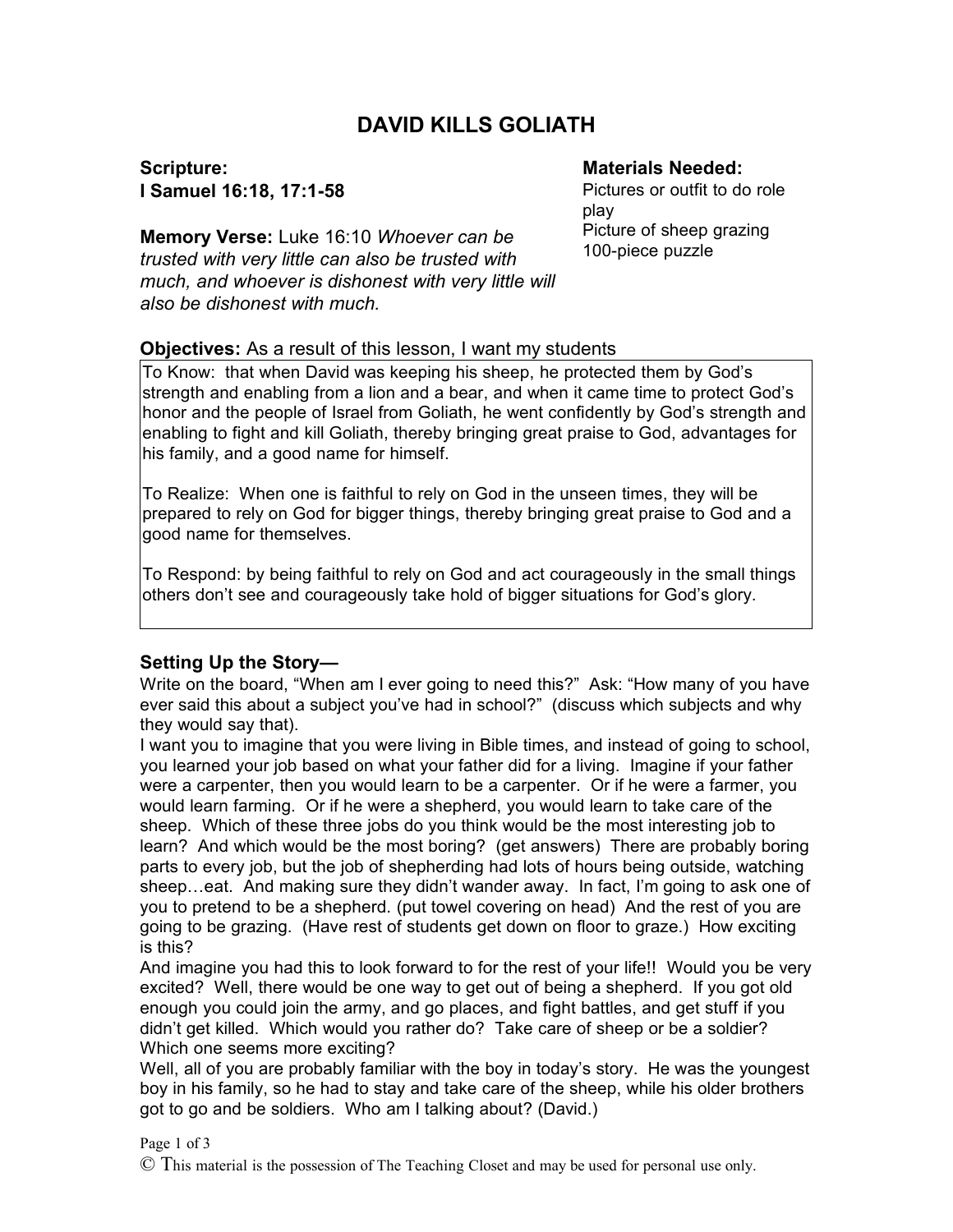| Telling the Story- |                                                                                                                                                                                                                               | As you tell the story-                                                                                                                                                                                                                                                                                                                                 |
|--------------------|-------------------------------------------------------------------------------------------------------------------------------------------------------------------------------------------------------------------------------|--------------------------------------------------------------------------------------------------------------------------------------------------------------------------------------------------------------------------------------------------------------------------------------------------------------------------------------------------------|
| Scripture:         | I. David Fights a Lion and Bear<br>A. Youngest in Family<br><b>B. Watches Sheep</b><br>1. "dirty job"<br>2. boring<br>C. Brothers off at War                                                                                  | If you were David, what would be<br>going through your mind as you are<br>out in the field all day?                                                                                                                                                                                                                                                    |
| Scripture:         | D. David Risks Life for Sheep<br>3. If David wins, what does<br>he get? Mangled sheep<br>4. If David loses, what<br>does he get? He dies!<br>E. David Sees Opportunity as<br>from God.                                        | Why does David risk his life? Why is<br>it worth it to him to go after the lion<br>and the bear? Who is going to care<br>about one lost sheep? Who is going<br>to know?<br>But to David, this opportunity was<br>from God. God was the one giving<br>him courage and strength even when<br>no one else was noticing.                                   |
| Scripture:         | II. David Fights Goliath<br>A. Visits Brothers                                                                                                                                                                                | Then one day                                                                                                                                                                                                                                                                                                                                           |
|                    | <b>B. Hears Taunt of Goliath</b><br>C. Testifies to God's Help<br>5. in smaller battles with<br>animals<br>6. in ways nobody saw<br>D. Kills Goliath<br>7. without Saul's armor<br>8. with a stone<br>9. with Goliath's sword | Now why do you think David wants to<br>take on Goliath? A lot more exciting<br>than taking care of sheep, right?<br>That's not his reason! All of a sudden<br>he realizes—hey! This man isn't<br>more dangerous than a lion or a bear,<br>and I've already killed them with<br>God's help. I've been prepared to do<br>this for God's glory and honor! |
| Scripture:         | III. David is Rewarded<br>10. God is praised<br>11. Family is exempt from<br>taxes<br>12. David earns a good name                                                                                                             |                                                                                                                                                                                                                                                                                                                                                        |

## **Concluding the story:**

When David was taking care of sheep, do you think he ever imagined that he would be so popular that women would sing songs about him killing a giant? But what would have happened if David had said, "This is a boring job. I'm never going to be anyone great!" and he didn't do a good job?Why do you think God wants you to do a good job in the boring things of your life right now? Let's pray.

© This material is the possession of The Teaching Closet and may be used for personal use only.